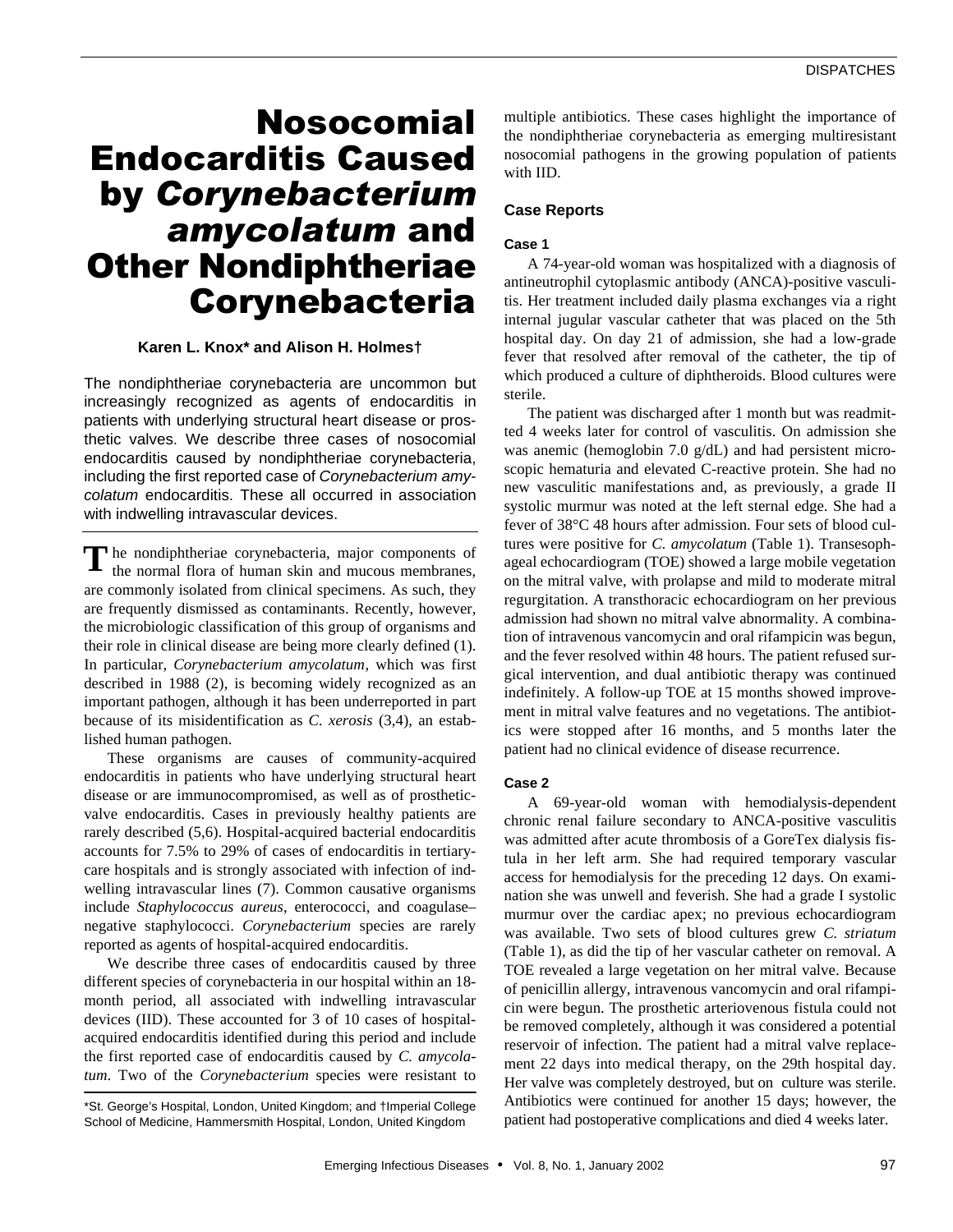## **DISPATCHES**

| Case | Age(y)<br>sex | Underlying disease<br>process        | Site of endocarditis                       | Associated IID <sup>a</sup>                       | Therapy                                                                      | Outcome                                                 |
|------|---------------|--------------------------------------|--------------------------------------------|---------------------------------------------------|------------------------------------------------------------------------------|---------------------------------------------------------|
|      | 74/F          | $ANCA +$<br>vasculitis               | Native mitral valve                        | Vascular catheter<br>for HD                       | Vancomycin i.v. $+$ oral<br>rifampicin, 16 months <sup>b</sup>               | Resolved at 21 months<br>postdiagnosis                  |
|      | 69/F          | $ANCA +$<br>vasculitis               | Native<br>mitral valve                     | Gortex AV fistula.<br>vascular catheter<br>for HD | Vancomycin i.v. $+$ oral<br>rifampicin, 37 days;<br>mitral valve replacement | Died of unrelated<br>causes 9 weeks after<br>diagnosis  |
|      | 53/M          | Postoperative<br>acute renal failure | Prosthetic mitral<br>valve (Starr Edwards) | Vascular catheter<br>for HD CVC                   | Vancomycin i.v. $+$ oral<br>rifampicin, 42 days                              | Died of unrelated<br>causes 8.5 months<br>postdiagnosis |

Table 1. Patient characteristics, heart valve affected, source of *Corynebacterium* infection and organism cultured, London

a IID = indwelling intravascular device; ANCA = anti-neutrophil cytoplasmic antibody; HD = hemodialysis; AV = arteriovenous; CVC = central venous catheter. <sup>b</sup>Patient refused surgery and follow-up echocardiograms.

### **Case 3**

A 53-year-old man underwent mitral valve replacement with a Starr Edwards metal valve. His postoperative course was complicated by acute renal failure, for which he required temporary hemodialysis by vascular catheter for 36 days. The maximum time a single line was in place was 13 days. Cultures of four vascular catheter tips after their removal grew both diphtheroids and coagulase-negative staphylococci, which were considered to be normal skin flora. During this time, a low-grade fever developed that resolved after a change of lines. Blood cultures remained sterile. Serial echocardiograms over the following 2 weeks, however, showed a worsening paraprosthetic leak. Subsequently, five sets of blood cultures grew *C. jeikeium* (Table 1). The patient completed 6 weeks of intravenous vancomycin and oral rifampicin for prosthetic valve endocarditis and was well on discharge. At follow-up, TOE studies showed no further increase in the paraprosthetic leak, and the patient had no clinical evidence of relapse of infection. He died 7 months later from noninfective causes.

## **Discussion**

Interest in the taxonomy of the nondiphtheriae corynebacteria has increased, with a resultant reclassification of earlier defined taxa and discovery of new pathogens in the group (1,8). One of the more commonly reported human infections with these organisms is infectious endocarditis. Since 1966, several case reports and reviews have described 191 cases of nondiphtheriae corynebacterial endocarditis on both prosthetic and native valves. In only six (3.1%) of these cases was association with an indwelling intravascular device specifically documented: two patients in association with chronic hemodialysis (6), one case attributed to an infected permanent pacemaker wire (9), two in connection with ventriculo-peritoneal shunts (6), and one in association with a ventriculo-atrial shunt (10). Of reports pertaining to hospital-acquired endocarditis in particular, in four case series totaling 80 cases, *Corynebacterium* species were not identified as causative agents (7,11-13). In another series, *Corynebacterium* species accounted for 1 (3.3%) of 30 cases (14), this case occurring postcardiac catheterization. A further series of 14 cases of hospital-acquired endocarditis describes 3 (21.4%) cases due to coryneform species but gives no species identification or source of infection (15).

We have described three cases of nondiphtheriae corynebacterial nosocomial endocarditis associated with IID, all occurring in a single hospital, accounting for one third of 10 cases occurring in an 18-month period. These cases include the first reported case of endocarditis caused by *C. amycolatum*. Of the remaining seven cases, two were due to methicillinresistant *S. aureus* and five to methicillin-sensitive *S. aureus*.

Since Lehmann and Neumann proposed in 1896 that bacteria morphologically resembling the diphtheria bacillus be incorporated with it into the genus *Corynebacterium*, the classification of the coryneform bacteria has been drastically altered (8). This change has, in turn, increased the difficulty of identifying these organisms, as methods that reliably differentiate related species, such as mycolic acid chromatography, gas liquid chromatography, and molecular amplification techniques, cannot easily be used in the routine laboratory setting. During 1987 to 1995, 11 new *Corynebacterium* species were described (1). Commercial identification systems need to be updated to include those species relevant in human disease. *C. amycolatum* has only recently been included in the updated API Coryne database 2.0 (4), which, as illustrated by our case, may still lead to misidentification if used alone. That there have been no previous reports of *C. amycolatum* causing endocarditis may be due to its misidentification as other nonlipophilic fermentative corynebacteria species such as *C. xerosis* and *C. minutissimum* (3,16), both of which are associated with human disease.

Published material provides useful schema for differentiating *C. amycolatum*, *C. minutissimum*, and *C. striatum* by using colonial morphology, carbohydrate assimilation tests, and sensitivity to amoxycillin and the vibriostatic compound O/129, in conjunction with the API Coryne and API 20NE systems (17). Antibiotic sensitivity patterns may support identification, with *C. amycolatum* and *C. jeikeium* generally resistant to multiple antibiotics (18). In contrast, *C. striatum*, *C. minutissimum*, and *C. xerosis* generally are sensitive to a wide range of antibiotics.

Funke et al. (1) have published guidelines for identifying the coryneform bacteria, including simple phenotypic characteristics but also recommending more complex chemotaxonomic investigations and molecular genetic analysis if